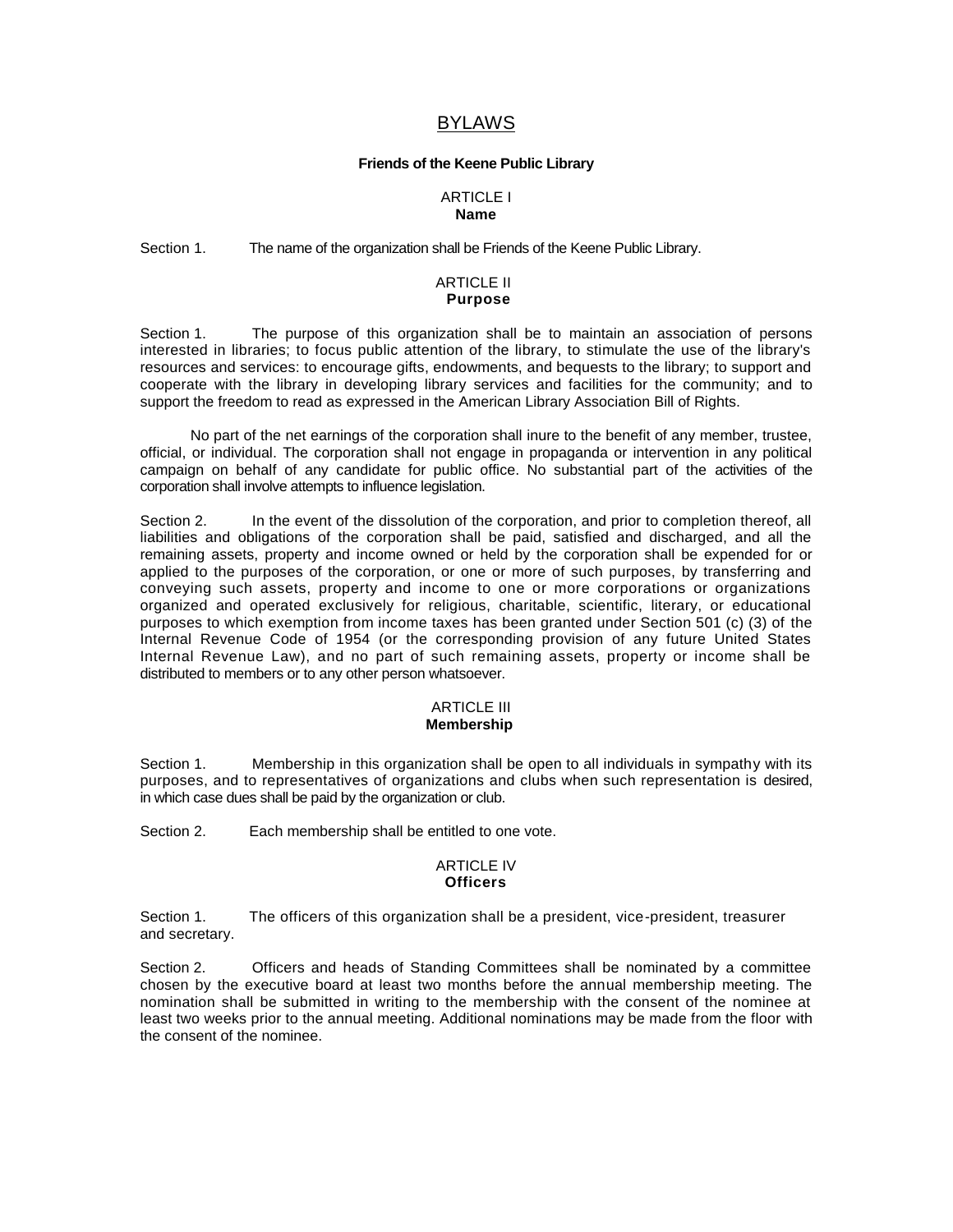Section 3. Officers shall be elected by the majority vote of those present at the annual meeting. The term shall begin immediately.

Section 4. Vacancies shall be filled by appointment by the executive board and such persons shall serve until the next regular election.

# ARTICLE V **Duties of the Officers**

Section 1. President. To preside over and conduct meetings and to appoint all committees and be an ex officio member thereof, except as limited herein; to submit an annual report of the operations of the organization to the members at the annual meeting, and from time to time to report to the executive board all matters within his knowledge that should be brought to their attention in the best interests of the corporation.

Section 2. Vice-president. To perform the duties of the president in the absence of the president.

Section 3. Treasurer. To be responsible for the collection, safekeeping, and expenditure of all funds, securities and property; to keep and maintain the financial records of the business transactions of the organization; to render to the president and secretary or to the executive board whenever they may require it an account of all his transactions as treasurer and a financial statement in form satisfactory to them, showing the condition of the corporation; to submit to the membership at the annual meeting a written financial report for the past fiscal year.

Section 4. Secretary. To oversee all relevant non-financial records.

# ARTICLE VI **Executive Board**

Section 1. The executive board shall consist of the officers of the organization and the chairperson of all standing committees, two members-at-large, and a representative of the Board of Trustees, selected by the board. A staff member of the library shall serve as an ex officio member of the executive board.

Section 2. Advisory Committees shall be appointed by the executive board when necessary.

Section 3. Meetings of the executive board shall be held monthly. Emergency meetings may be called by the president.

Section 4. A majority of the executive board shall constitute a quorum.

## ARTICLE VII **Meetings**

Section 1. An annual meeting shall be held on a date in the month of May to be determined by the executive board. Members should be notified in writing at least two weeks prior to the date of the meeting.

Section 2. Additional general meetings shall be scheduled as approved by the executive board.

# ARTICLE VIII **Dues**